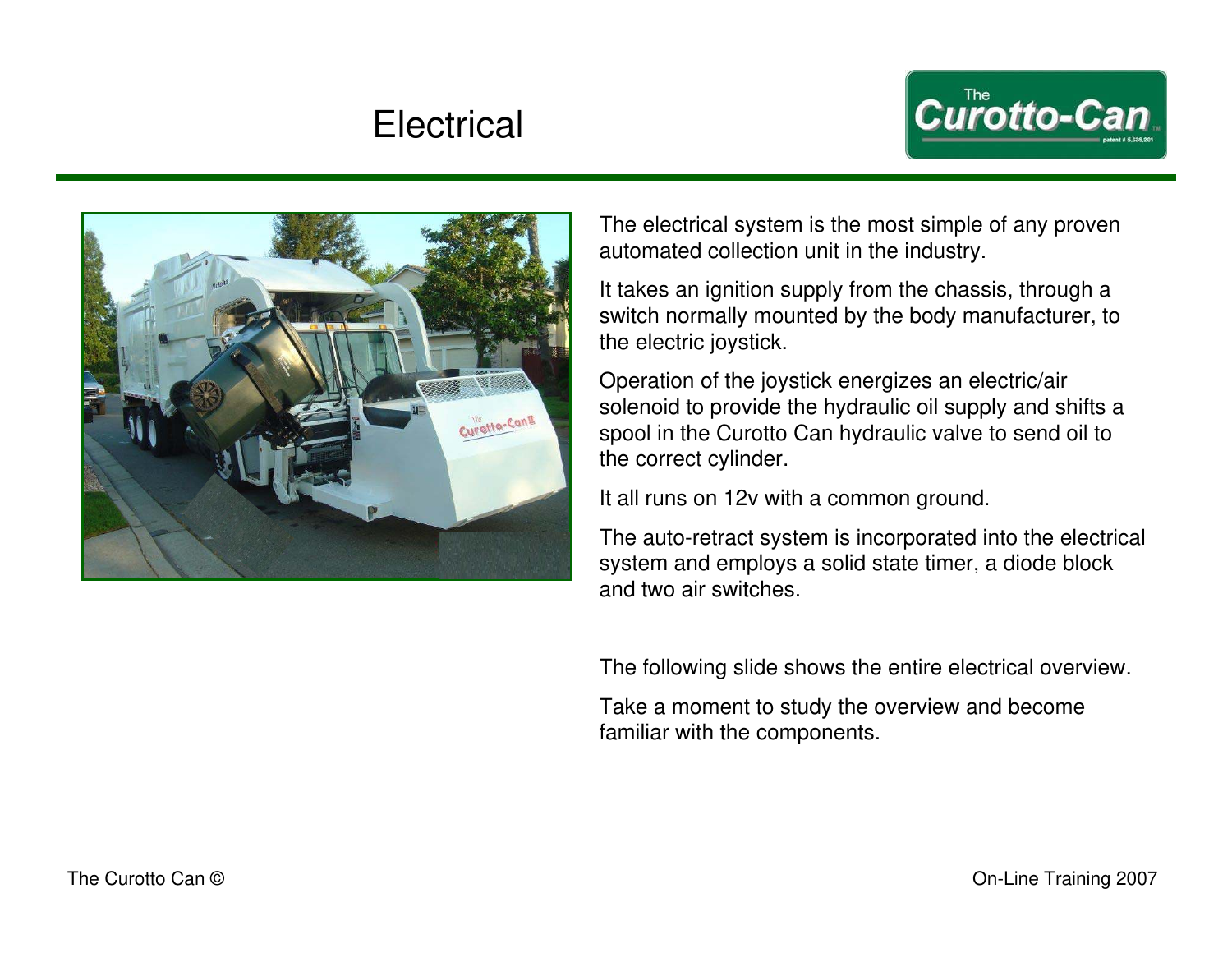# Electrical – Auto Retract System





The auto-retract system is incorporated into the electrical system and employs a solid state timer, a diode block and two air switches.

The normally open air switches close when air pressure is sensed as the *arms up* and *forks down* main joystick functions are operated.

The power supply is directed to the timer which will run for 1.2 seconds, and in that time, supply power to all 3 retract functions on the Can, allowing them to retract.

The following slide shows the retract components.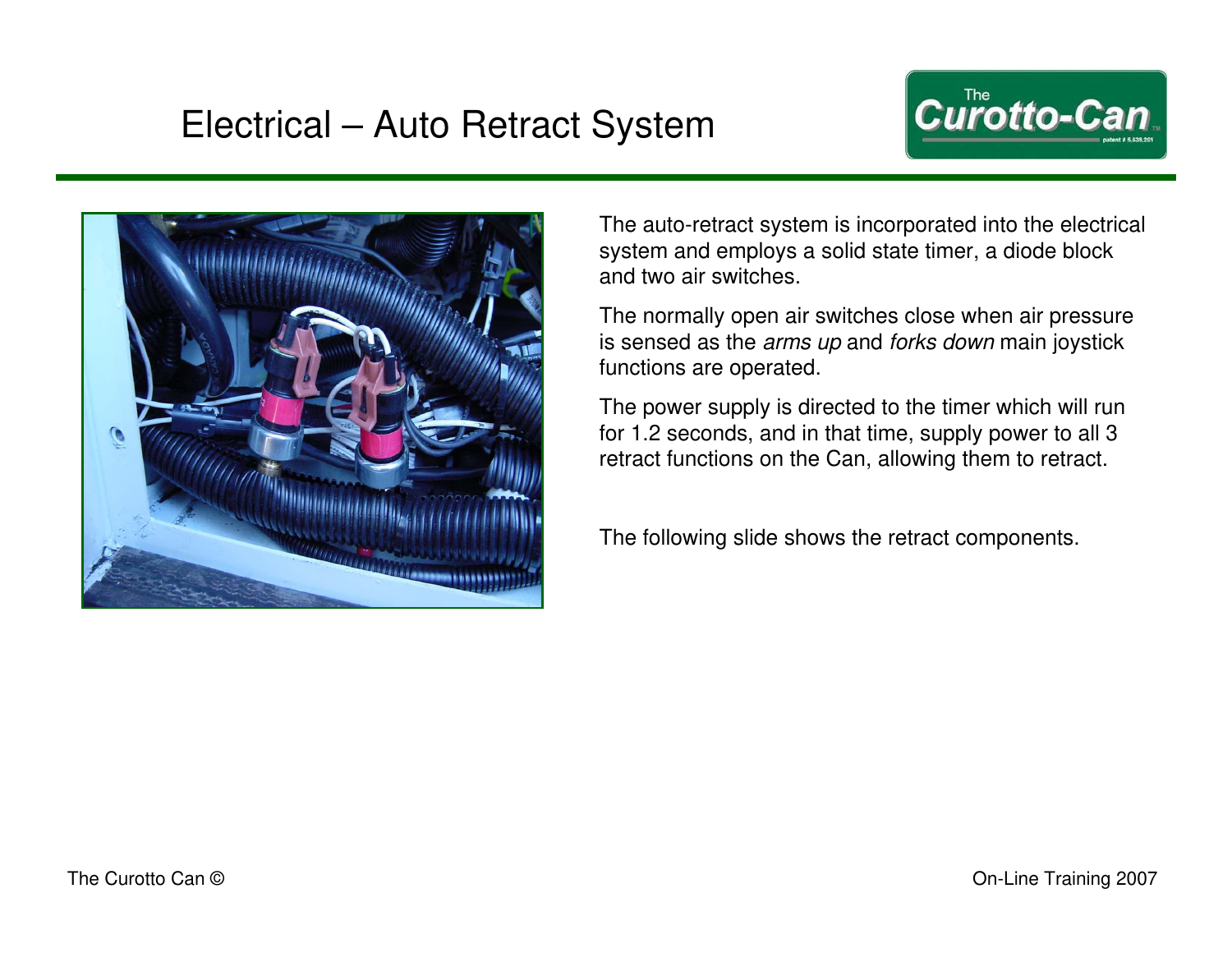# Auto Retract Check





Structural damage will occur if the auto retract system is not working properly.

#### **Auto Retract Check**

Step 1. Start engine and wait until air pressure gauge reaches 90psi.

Step 2. Arm up check. In the working position, extend all cylinders a minimum of 2" – raise truck arms slightly and **all three cylinders should fully retract automatically**

Step 3. Forks extend. Again - extend all cylinders a minimum of 2" then extend forks on truck – **all three cylinders should fully retract automatically**

NOTE: The auto-retract test using the forks lower function should be carried out with the Can resting on the ground. This will provide a hydraulic resistance in the fork cylinders and prove that the Curotto Can cylinders retract.

Action: If either of these function do not work as described – DO NOT OPERATE THE UNIT – serious and costly damage could occur to the container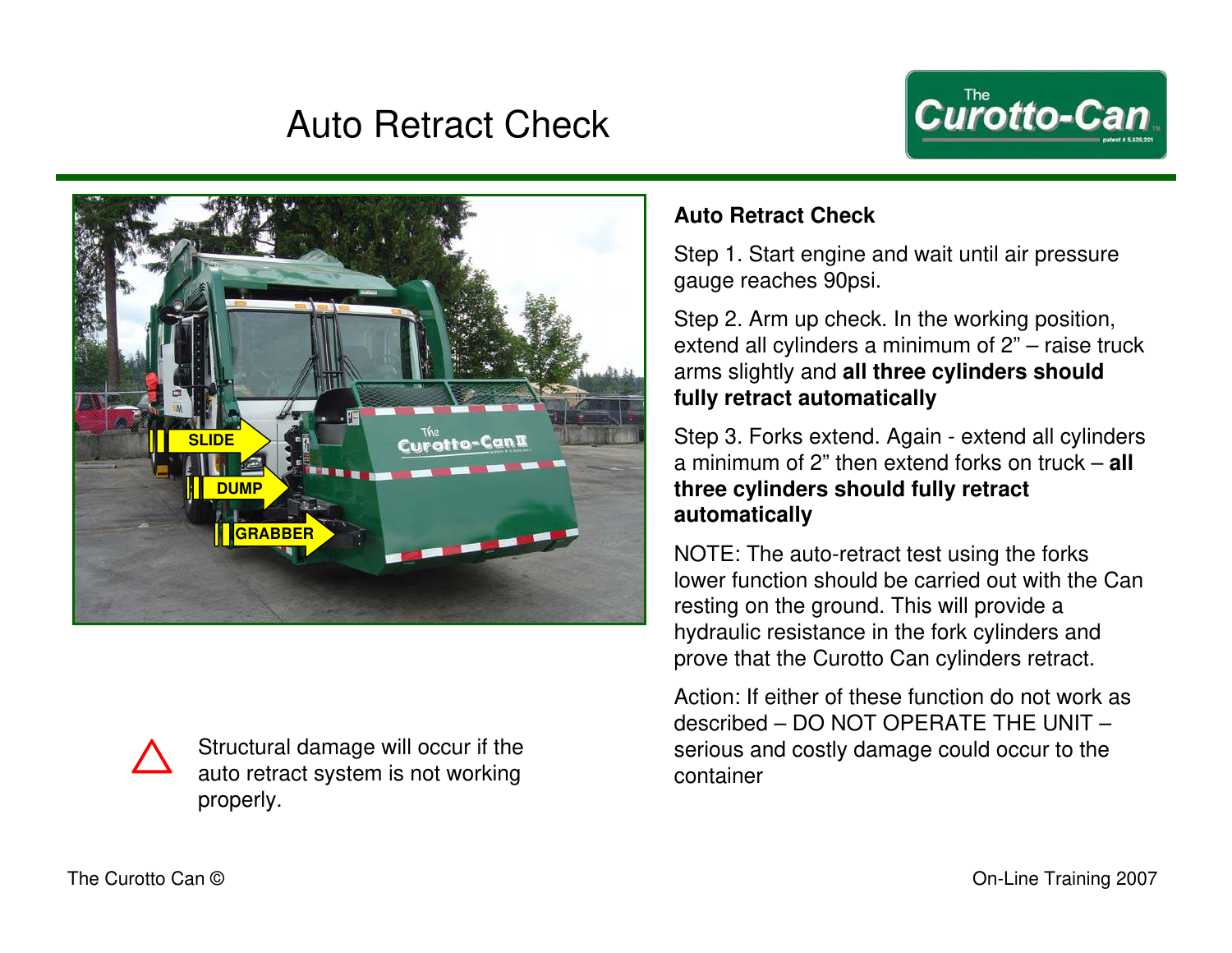# Verify Autoretract Function





- Does it work? We recommend you personally verify the system. Go to the truck and complete the check shown on the previous slide. If you are not trained, have a properly trained driver carry out the check.
- Remember, check the autoretract on BOTH 1. arms up and, 2, forks retract.
- Its important to note which circuits the autoretract works and does not work.
	- 1. Only on arms up and not forks extend
	- 2. Only of forks extend and not on arms up
	- 3. Neither arms up and forks extend work

Go to the slide that fits the results of the function test.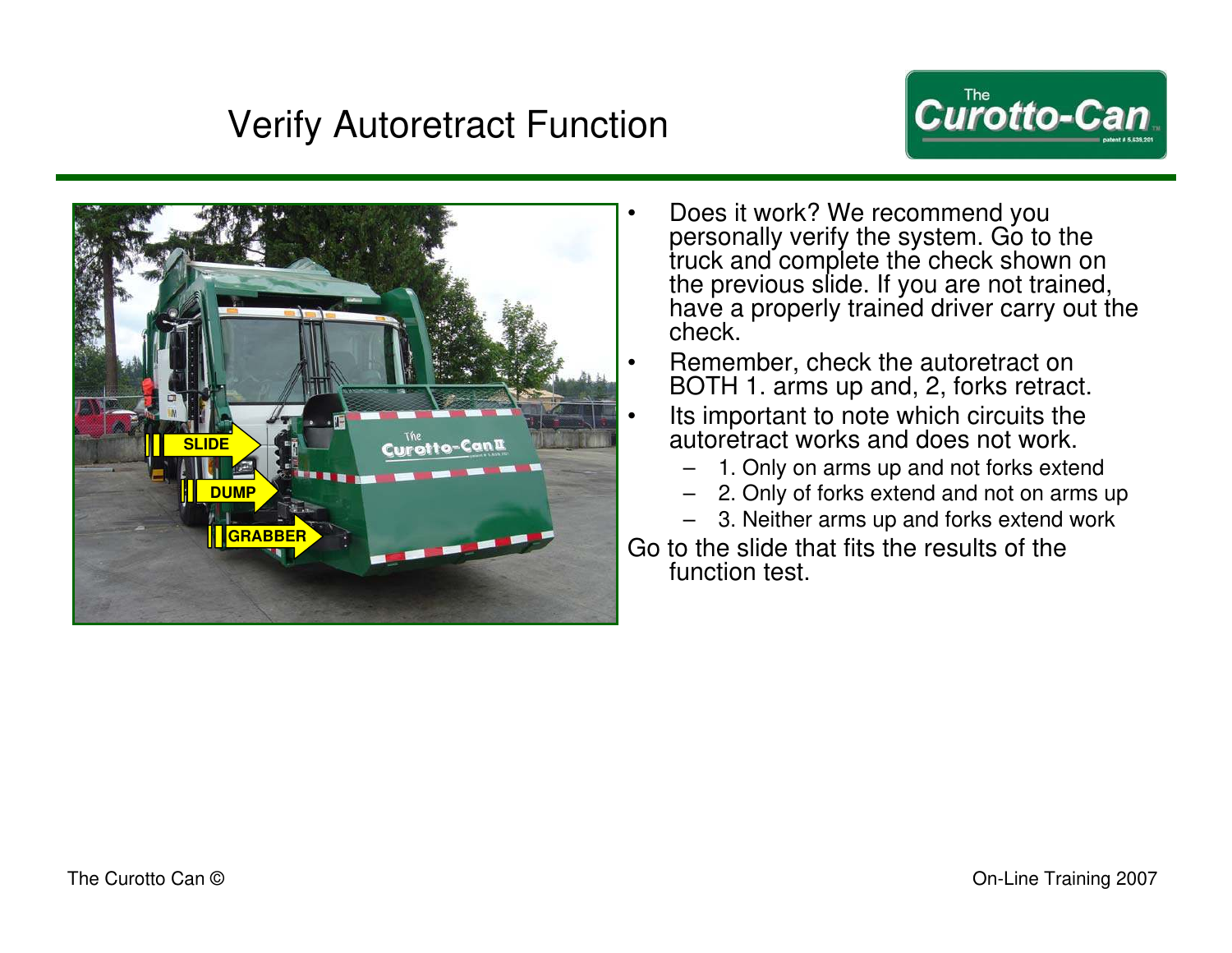# **Electrical**



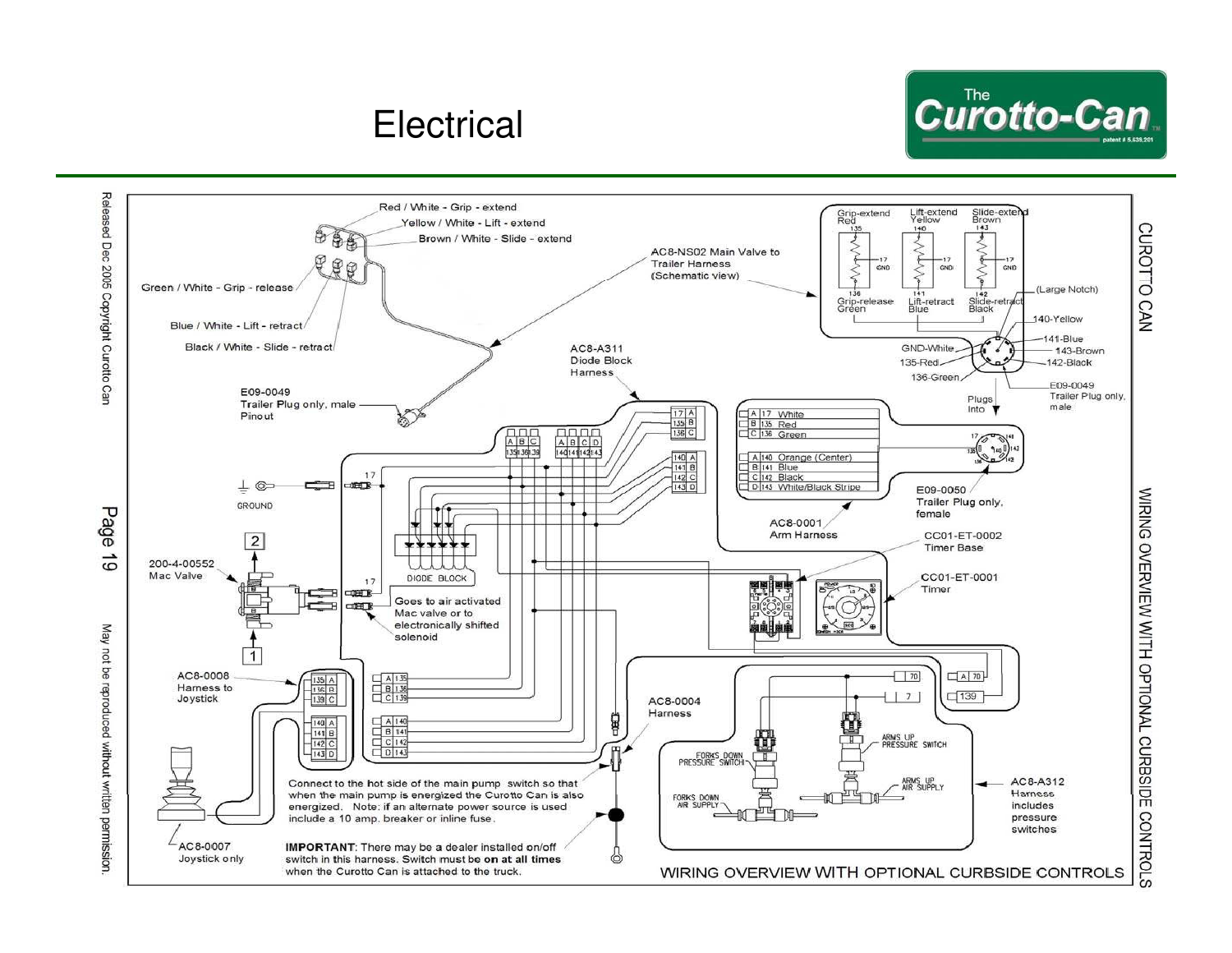### Troubleshooting Auto Retract System Both not working







• Refer to page 19 of the parts manual

- Truck off
- Key on
- 120psi in system
- Curotto can front of can touching the ground
- Check power to pressure switches.
	- Unplug pressure switch check 12V on wire 7. If you see no power, check for broken wire in harness – see schematic.
	- Check on the timer base at terminal 7 (wire 7D) power when operating arms up AND forks down – should have power on wire 7D on both functions – if you don't have power on both functions make note of which functions you don't have power and go to the slide 8.
- Timer check
	- Is it plugged in? Make sure the timer is secured in the timer base
	- Check to see it is set at 1.5 seconds in Mode E and SEC
	- Light on timer
	- Should illuminate only when arms up/forks extend is activated
- Locate the timer base. Check for 12V on terminal 3 of timer base. In order to check this properly, activate the arm up/forks extend function and allow the joystick to go to neutral. This will ensure that the timer will reset after the 1.5 second delay. If you have power on terminal 3 when arms up/forks extend is activated and the autoretract does not work – troubleshoot electrical (slide 7)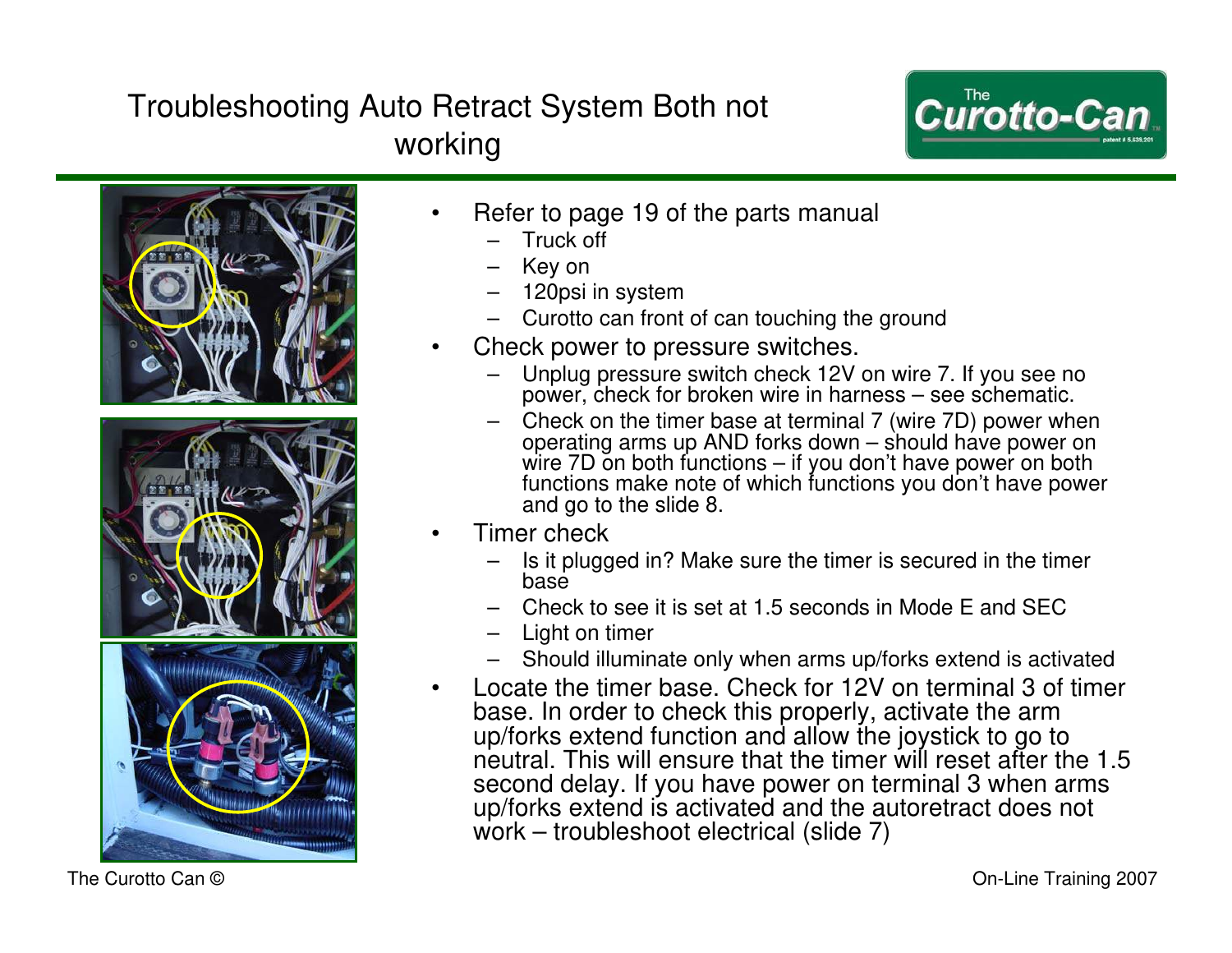# Autoretract Trouble shooting





Troubleshooting the system can be as simple as tracing a loose wire or a disconnected plug.

Locate the diode block terminal strip. This is a good place to test to confirm power supply and that the joystick is functioning. It can be used to show that power is being distributed from inside the cab.

Disconnect the trailer plug at the forks and have an assistant cycle the joystick. Use a meter to ensure that there is 12v+ at each terminal. Then go to each electric/hydraulic solenoid in turn on the Curotto Can valve.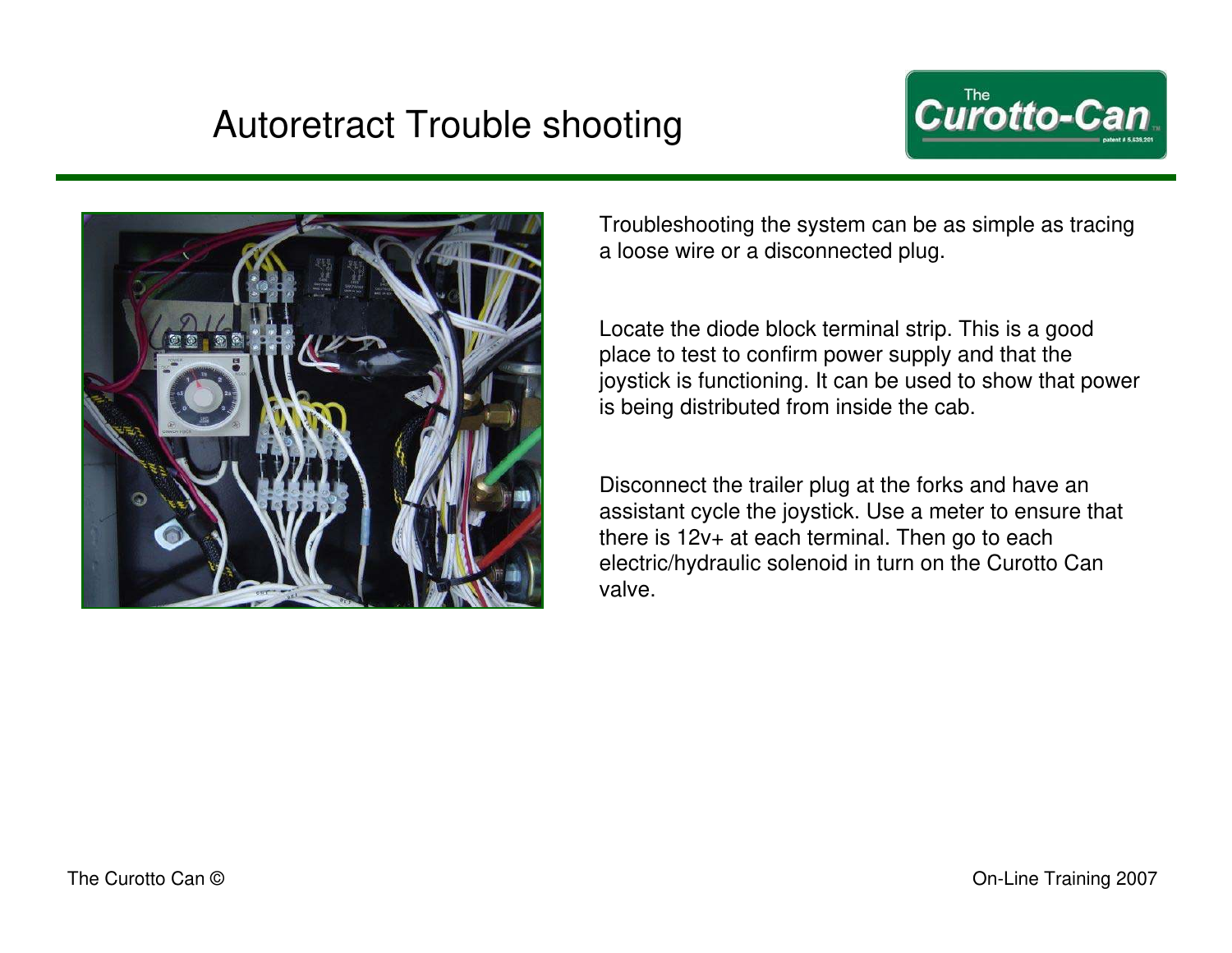



- Locate pressure switches.
- Swap switches and recheck the autoretract functions BOTH arms up AND forks down. If the problem follows - replace pressure switch
- If not, troubleshoot system as described in previous slide